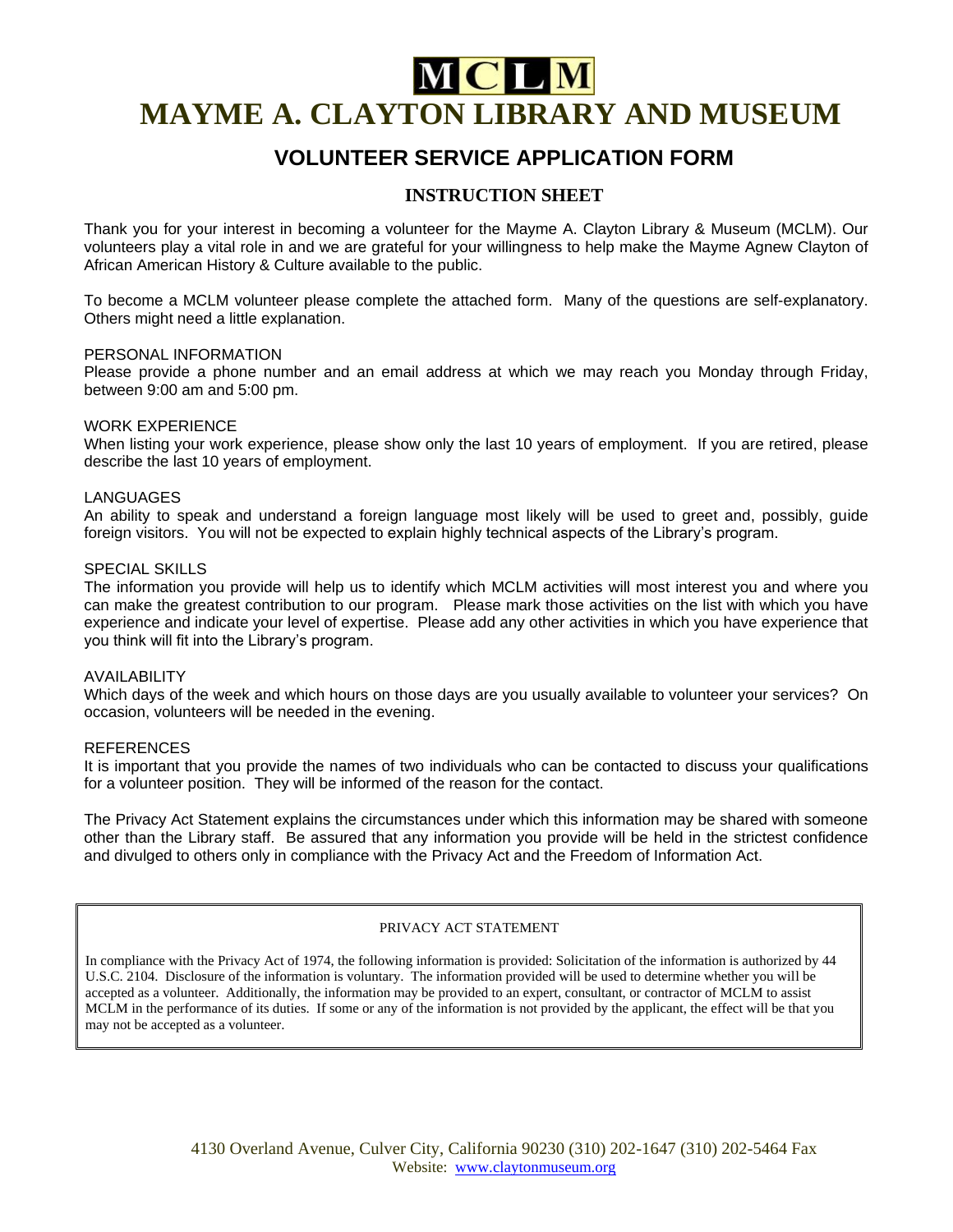

## **VOLUNTEER SERVICE APPLICATION FORM**

| <b>PERSONAL INFORMATION</b>          |                                              |                        |                          |                          |                      |                |    |  |  |  |  |
|--------------------------------------|----------------------------------------------|------------------------|--------------------------|--------------------------|----------------------|----------------|----|--|--|--|--|
| Name: Mr. Mrs. Ms                    |                                              |                        |                          |                          |                      |                |    |  |  |  |  |
| <b>Street Address</b>                | City                                         | <b>State</b>           | ZIP                      |                          |                      |                |    |  |  |  |  |
|                                      |                                              |                        |                          |                          |                      |                |    |  |  |  |  |
| Daytime Telephone Number             | E-mail                                       |                        |                          |                          |                      |                |    |  |  |  |  |
| In Case of Emergency, Contact:       | Relationship                                 |                        |                          |                          |                      |                |    |  |  |  |  |
|                                      |                                              |                        |                          |                          |                      |                |    |  |  |  |  |
| <b>EDUCATION</b>                     |                                              |                        |                          |                          |                      |                |    |  |  |  |  |
| Level                                | Name and Location of Institution             |                        | Years Attended           | Diploma / GED            |                      |                |    |  |  |  |  |
| High School                          |                                              |                        | $\overline{\phantom{a}}$ |                          |                      | Please circle: |    |  |  |  |  |
|                                      |                                              |                        |                          |                          | Yes                  | No             |    |  |  |  |  |
| College:                             | Name of Institution                          |                        |                          | Years Attended           | Major Field of Study |                | AA |  |  |  |  |
|                                      |                                              |                        |                          |                          |                      |                | AA |  |  |  |  |
| Undergraduate                        |                                              |                        |                          |                          |                      |                | AA |  |  |  |  |
| Undergraduate                        |                                              |                        |                          | $\overline{\phantom{a}}$ |                      |                |    |  |  |  |  |
| Graduate                             |                                              | <b>WORK EXPERIENCE</b> |                          | $\overline{\phantom{a}}$ |                      |                | AA |  |  |  |  |
|                                      | (Summarize your last 10 years of employment) |                        |                          |                          |                      |                |    |  |  |  |  |
| Position                             | From -- To                                   |                        |                          | Employer                 |                      |                |    |  |  |  |  |
|                                      |                                              |                        |                          |                          |                      |                |    |  |  |  |  |
|                                      |                                              |                        |                          |                          |                      |                |    |  |  |  |  |
|                                      |                                              |                        |                          |                          |                      |                |    |  |  |  |  |
|                                      |                                              |                        |                          |                          |                      |                |    |  |  |  |  |
| PREVIOUS VOLUNTEER EXPERIENCE        |                                              |                        |                          |                          |                      |                |    |  |  |  |  |
| Duties<br>From -- To<br>Organization |                                              |                        |                          |                          |                      |                |    |  |  |  |  |
|                                      |                                              |                        |                          |                          |                      |                |    |  |  |  |  |
|                                      |                                              |                        |                          |                          |                      |                |    |  |  |  |  |
|                                      |                                              |                        |                          |                          |                      |                |    |  |  |  |  |
|                                      |                                              |                        |                          |                          |                      |                |    |  |  |  |  |
|                                      |                                              |                        |                          |                          |                      |                |    |  |  |  |  |

| <b>LANGUAGES</b> |                      |          |                                      |          |  |  |  |  |  |
|------------------|----------------------|----------|--------------------------------------|----------|--|--|--|--|--|
| Foreign Language | Speak and Understand |          | Can Read and Translate into and from |          |  |  |  |  |  |
|                  | Fluently             | Passably | Easilv                               | Passably |  |  |  |  |  |

4130 Overland Avenue, Culver City, California 90230 (310) 202-1647 (310) 202-5464 Fax Website: [www.claytonmuseum.org](http://www.claytonmuseum.org/)